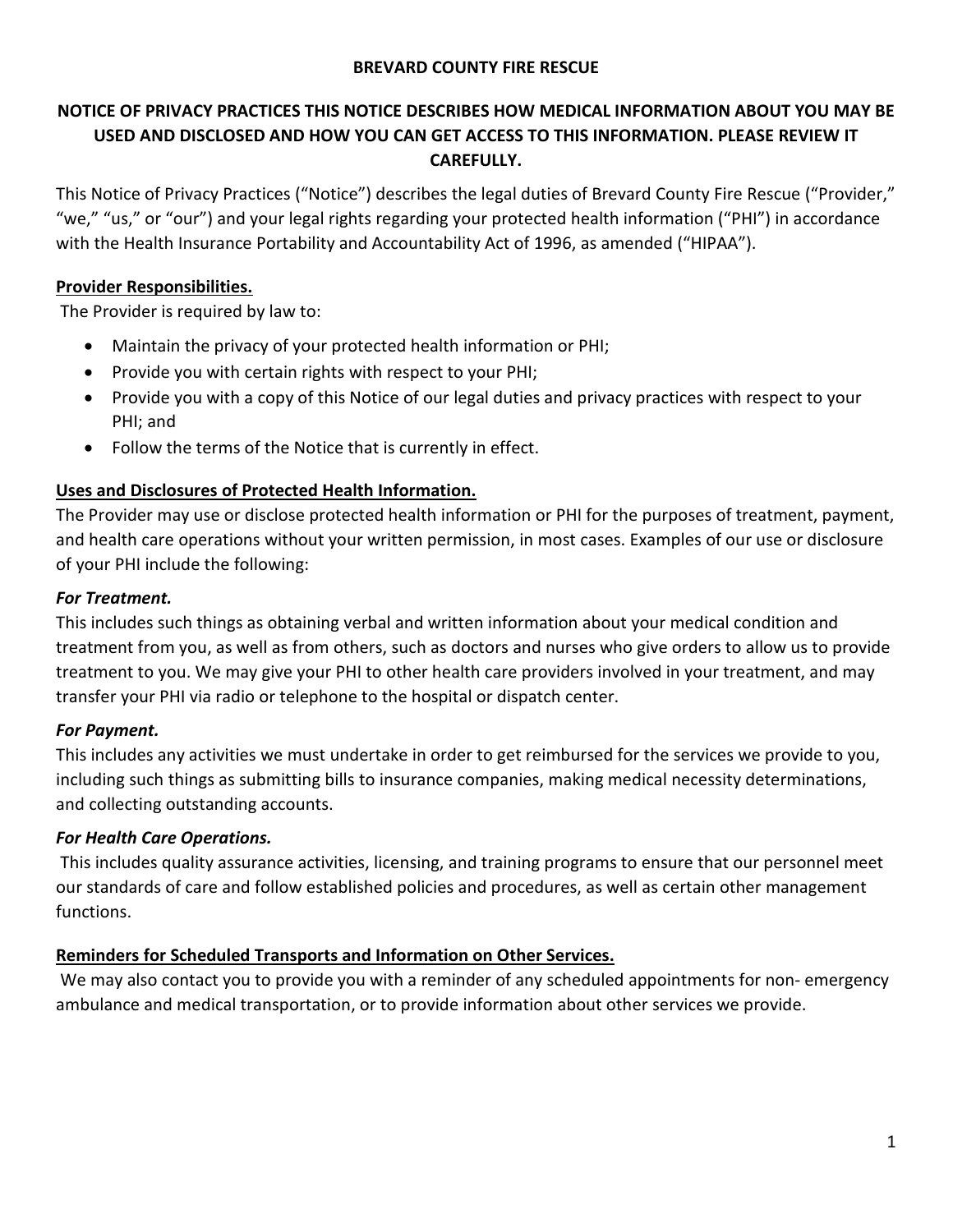## **Use and Disclosure of Protected Health Information Without Your Authorization.**

The Provider is permitted to use or disclose protected health information or PHI without your written authorization, or opportunity to object, in certain situations, and unless prohibited by a more stringent state law, including:

- For the treatment, payment, or health care operations activities of another health care provider who treats you;
- For health care and legal compliance activities;
- To business associates that perform various functions on our behalf or to provide certain types of services;
- To a family member, other relative, close personal friend, or other individual involved in your care if we obtain your verbal agreement to do so or if we give you an opportunity to object to such a disclosure and you do not raise an objection, and in certain other circumstances where we are unable to obtain your agreement and believe the disclosure is in your best interests;
- To a public health authority in certain situations, as required by law (such as to report abuse, neglect, or domestic violence);
- For health oversight activities, including audits or government investigations, inspections, disciplinary proceedings, and other administrative or judicial actions undertaken by the government (or its contractors) by law to oversee the health care system;
- For judicial and administrative proceedings, as required by a court or administrative order, or in some cases in response to a subpoena or other legal process;
- For law enforcement activities in limited situations, such as when responding to a warrant; for military, national defense and security, and other special government functions;
- To avert a serious threat to the health and safety of a person or the public at large;
- For workers' compensation purposes, and in compliance with workers' compensation laws; to coroners, medical examiners, and funeral directors for identifying a deceased person, determining cause of death, or as necessary to carry out their duties, as authorized by law;
- If you are an organ donor, to an organization that handles organ procurement or organ, eye, or tissue transplantation, or to an organ donation bank, as necessary to facilitate organ donation and transplantation;
- For research projects, but this will be subject to strict oversight and approvals; and
- In a manner that does not personally identify you or reveal who you are.

## **Use and Disclosure of Protected Health Information With Your Authorization.**

Other uses or disclosures of your protected health information or PHI not described above will only be made with your written authorization. For example, in general and subject to specific conditions, we will not use or disclose your psychiatric notes; we will not use or disclose your PHI for marketing; and we will not sell your PHI, unless you give us a written authorization. You may revoke written authorizations at any time, so long as the revocation is in writing. Once we receive your written revocation, it will only be effective for future uses and disclosures. It will not be effective for any PHI that may have been used or disclosed in reliance upon the written authorization and prior to receiving your written revocation.

## **Patient Rights.**

As a patient, you have a number of rights with respect to your protected health information or PHI, including: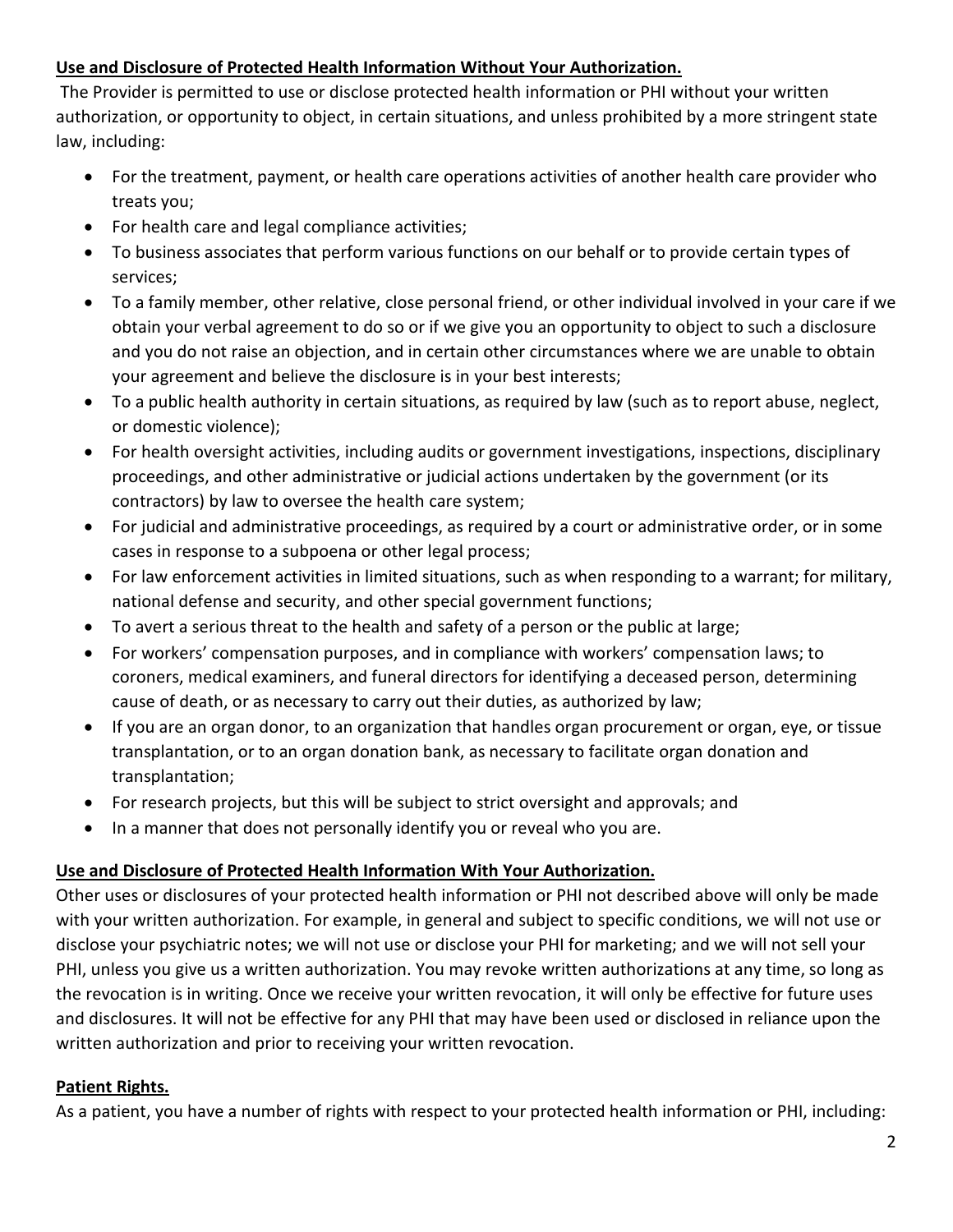## *The Right to Access, Copy, or Inspect Your Protected Health Information or PHI.*

You have the right to inspect and copy certain types of your PHI. We will generally provide you with access to this PHI within 30 days of your request. If the PHI you request is maintained electronically, and you request an electronic copy, we will provide a copy in the electronic format you request if the PHI can be readily produced in that format. If the PHI cannot be readily produced in that format, we will work with you to come to an agreement on format. If we cannot agree on an electronic format, we will provide you with a paper copy. To inspect and copy your PHI, please contact our Privacy Officer (as set forth below). If you request a copy of the PHI, we may charge a reasonable fee for you to copy any PHI that you have the right to access. We may deny your request to inspect and copy your PHI in certain limited circumstances. If you are denied access to your PHI, we will provide a written denial, and you may request that the denial be reviewed by submitting a written request to our Privacy Officer.

### *The Right to Receive Confidential Communications.*

You have the right to request that we communicate with you about medical matters in a certain way or at a certain location. For example, you can ask that we only contact you at work or by mail. To request confidential communications, please contact our Privacy Officer. Your request must specify how or where you wish to be contacted. We will accommodate all reasonable requests.

### *The Right to Amend Your Protected Health Information or PHI.*

You have the right to ask us to amend PHI that we may have about you. We will generally amend your PHI within 60 days of your request and will notify you when we have amended the PHI. We are permitted by law to deny your request to amend your PHI only in certain circumstances, like when we believe the PHI you have asked us to amend is accurate and complete. If you wish to request that we amend the PHI that we have about you, please contact our Privacy Officer.

#### *The Right to Request an Accounting.*

You may request an accounting from us of certain disclosures of your PHI that we have made in the six years prior to the date of your request. We are not required to give you an accounting of uses or disclosures for purposes of treatment, payment, or health care operations, or when we share your PHI with our business associates, such as our billing company or a medical facility from/to which we have transported you. We are also not required to give you an accounting of our uses and disclosures of PHI for which you have given us written authorization. If you wish to request an accounting, please contact our Privacy Officer.

## *The Right to Request that We Restrict the Uses and Disclosures of Your Protected Health Information or PHI.*

You have the right to request that we restrict how we use and disclose your PHI. Except as provided below, the Provider is not required to agree to any restrictions you request. However, any restrictions agreed to by the Provider in writing are binding on the Provider. We will comply with any restriction request if (1) except as otherwise required by law, the disclosure is to a health plan for purposes of carrying out payment or health care operations (and is not for purposes of carrying out treatment), and (2) the PHI pertains solely to a health care item or service for which the health care provider involved has been paid in full by you or another person. To request restrictions, please contact our Privacy Officer.

## *The Right to Be Notified of a Breach.*

You have the right to be notified in the event that we (or a business associate) discover a breach of unsecured Protected Health Information or PHI.